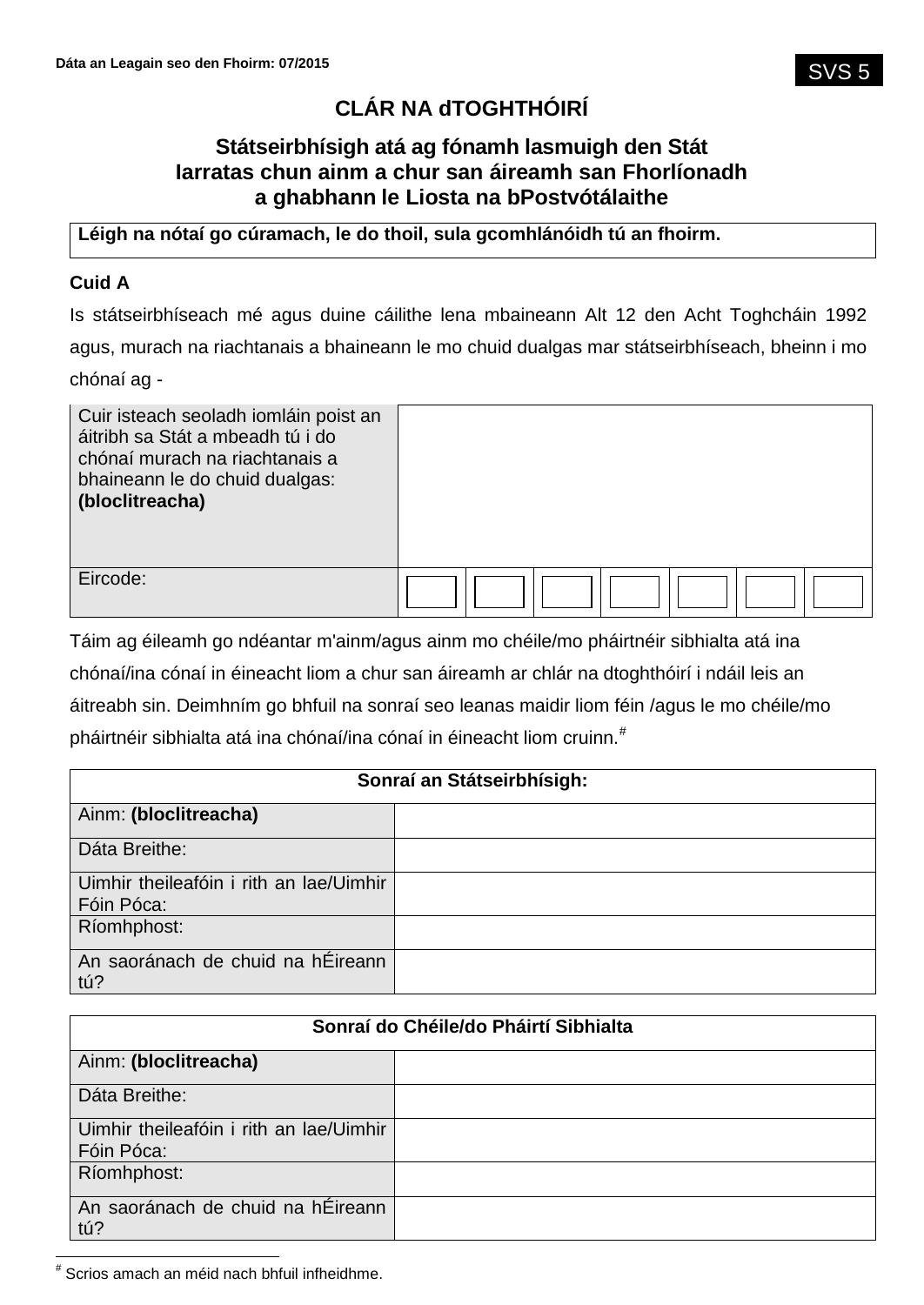### **An Clár faoi Eagarthóireacht:** Más mian leat **nach ndéanfar** do chuid mionsonraí a chur san áireamh sa Chlár faoi eagarthóireacht, cuir  $(\sqrt{)}$  sa bhosca chun rogha an diúltaithe a chur i bhfeidhm:

Bosca chun rogha an diúltaithe a chur i bhfeidhm

П

| Síniú an Státseirbhísigh: |  |
|---------------------------|--|
| Dáta:                     |  |

## **Cuid B**

### **Deimhniú**

## **Le comhlánú ag Ard-Rúnaí na Roinne Gnóthaí Eachtracha**

Deimhním gur duine cáilithe é an té a thug an ráiteas thuas de réir an bhrí faoi Alt 12(1) den Acht Toghcháin 1992.

| Síniú:                 |  |
|------------------------|--|
| Dáta Stampa na Roinne: |  |
|                        |  |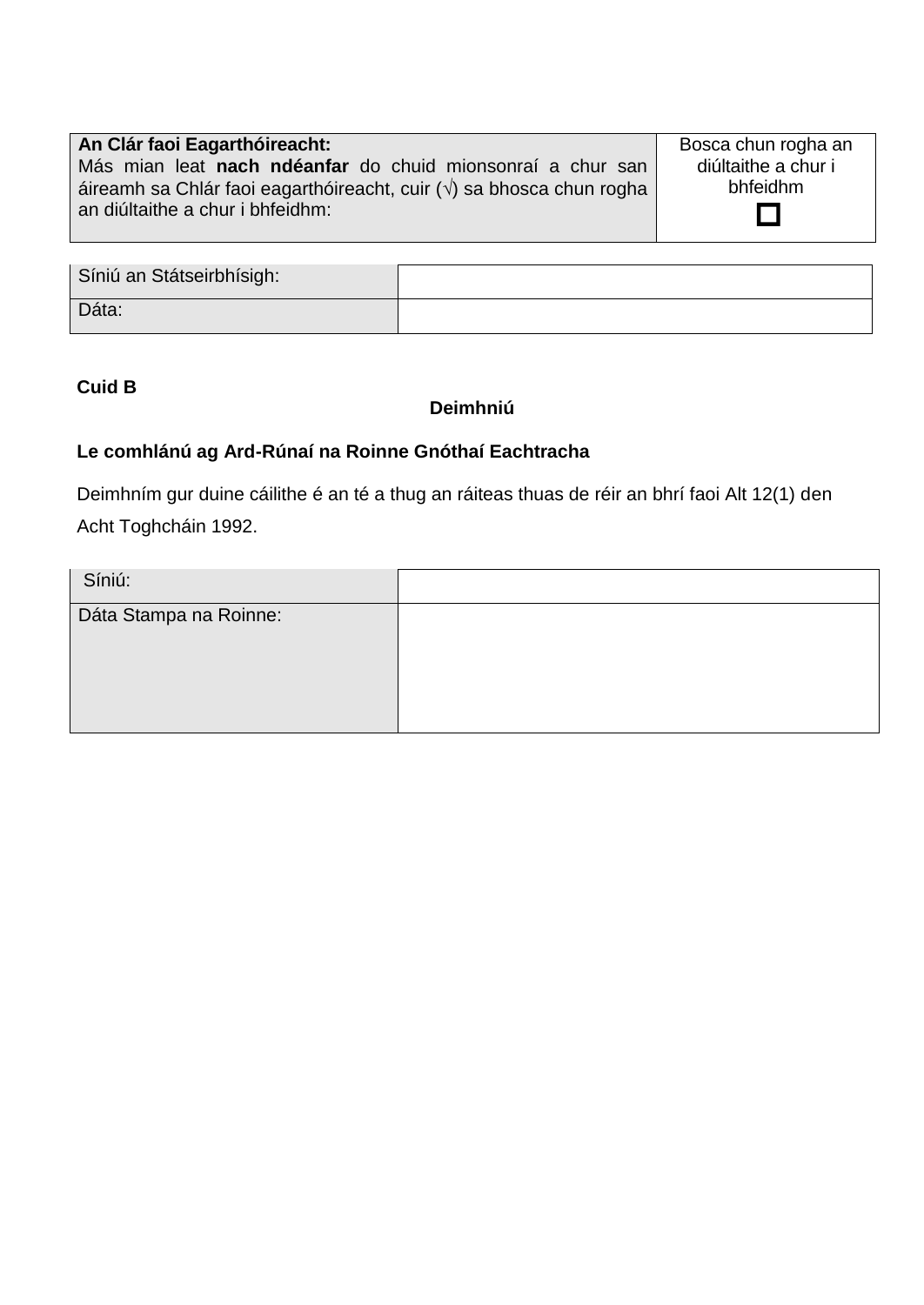## **NOTAÍ A GHABHANN LE FOIRM SVS 5**

#### **Státseirbhísigh atá ag fónamh lasmuigh den Stát Iarratas ó thoghthóirí chun ainm a chur san áireamh san Fhorlíonadh a ghabhann le Liosta na bPostvótálaithe**

- **1.** Is é is cuspóir don fhoirm seo ná an bealach a réiteach do státseirbhísigh atá ag fónamh lasmuigh den Stát mar chomhaltaí de mhisin taidhleoireachta nó i bpoist chonsalacha agus a gcuid céilí/páirtnéirí nach bhfuil a n-ainm ar liosta na bpostvótalaithe iarratas a dhéanamh a n-ainm a áireamh ar an bhforlíonadh a ghabhann leis an liosta sin. Cé nach bhfuil aon srianta ann i dtaobh cathain a fhéadfar an fhoirm a chomhlánú agus a chur ar ais chuig an údarás clárúcháin, is é atá sa dáta deiridh a nglacfaidh údarás clárúcháin le hiarratas ná dhá lá tar éis dháta lánscor na Dála i gcás olltoghcháin agus dhá lá tar éis an t-ordú maidir leis an lá vótaíochta a dhéanamh i gcás corrthoghcháin Dála le gur féidir an t-iarratas a bhreithniú i gcomhair an toghcháin sin. I gcás toghcháin Uachtaráin, toghcháin Eorpaigh nó toghcháin áitiúla nó i gcás Reifrinn, ní mór an t-iarratas a bheith faighte ag an údarás clárúcháin 22 lá ar a laghad roimh an lá vótaíochta (gan Domhnaí, Aoine an Chéasta ná Laethanta Saoire Poiblí a áireamh) le gur féidir é a bhreithniú i gcomhair an toghcháin nó an reifrinn sin.
- **2.** Tríd an bpost amháin is ceadmhach do státseirbhísigh atá ag fónamh lasmuigh den Stát mar chomhaltaí de mhisin taidhleoireachta nó atá i bpoist chonsalacha vóta a chaitheamh. Faoi Alt 12 den Acht Toghcháin 1992, modhnaítear an ceanglas a bhaineann le gnáthchónaí d'fhonn clárú mar thoghthóir i gcás státseirbhíseach ar féidir, chun críche clárúcháin mar thoghthóirí, a mheas go bhfuil gnáthchónaí air/uirthi in áitreabh sa Stát a mbeadh siad ina gcónaí ann murach riachtanais a ndualgas. Ní mór seoladh an áitribh a chur in iúl don údarás clárúcháin lena mbaineann. Baineann an socrú seo freisin le céile/páirtnéir sibhialta státseirbhíseach den chineál seo, má tá sé nó sí ina chónaí/ina cónaí in éineacht leis nó léi ach ní bhaineann an socrú le haon duine eile dá líon tí.
- **3.** Más duine tú den chineál a thuairiscítear thuas ach nach bhfuil d'ainm san áireamh i liosta na bpostvótálaithe reatha mar státseirbhíseach atá ag fónamh lasmuigh den Stát, féadfaidh tú iarratas a dhéanamh d'ainm a chur san áireamh san fhorlíonadh a ghabhann le liosta na bpostvótálaithe.